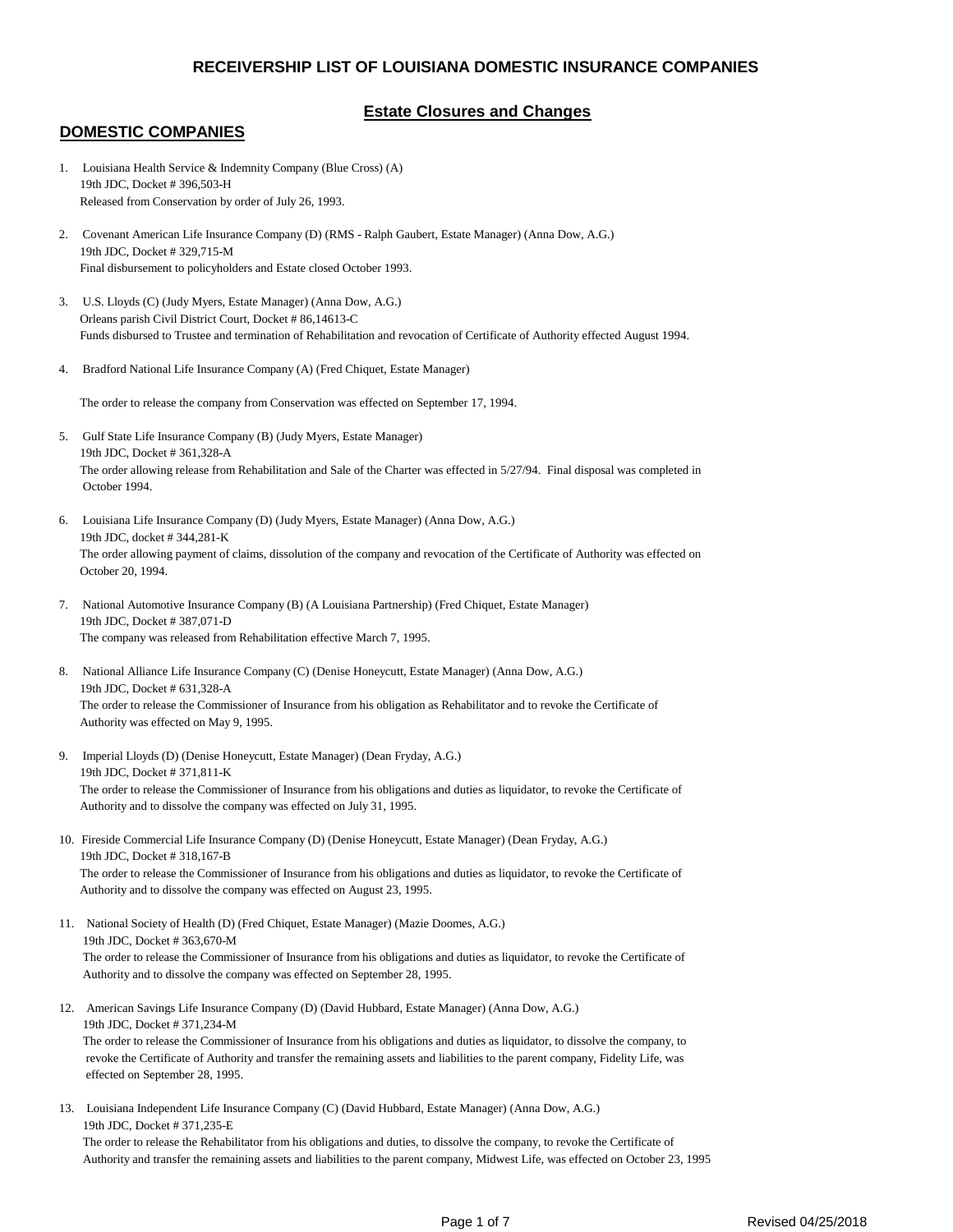#### **Estate Closures and Changes**

- 14. American Guaranty & Accident Insurance Company (D) (Barry Dusse', Estate Manager) (Mazie Doomes, A.G.) 19th JDC, Docket # 326,947-M The order to release the Liquidator from his obligations and duties, to revoke the Certificate of Authority, dissolve and discharge the estate from all unsatisfied liabilities was effected on November 13, 1995.
- 15. Sunbelt Southern Lloyds (D) (Denise Honeycutt, Estate Manager) (Dean Fryday, A.G.) 19th JDC, Docket # 314,326-E The order to release the Liquidator from his obligations and duties, to revoke the Certificate of Authority, dissolve and discharge the estate from all unsatisfied liabilities was effected on November 13, 1995.
- 16. Galaxia Life Insurance Company (D) (David Hubbard, Estate Manager) (Mazie Doomes, A.G.) 19th JDC, Docket # 346,905-A The order to release the Liquidator from his obligations and duties, to revoke the Certificate of Authority, dissolve and discharge the estate from all unsatisfied liabilities was effected November 13, 1995.
- 17. Liberty Underwriters, Inc. and U.S. Agencies, Inc. (E) (David Hubbard, Estate Manager) (Dean Fryday, A.G.) 19th JDC, Docket # 375,021-D The order to release the liquidator from his obligations and duties and transfer the assets to the parent, Fidelity Fire, was effected November 27, 1995.
- 18. Medfirst Health Plans of LA (B) (Fred Chiquet, Estate Manager) (Dean Fryday, A.G.) Released from Rehabilitation and returned to active status by order of court effective November 29, 1995.
- 19. Financial Security Life of Louisiana (A) (Denise Honeycutt, Estate Manager) (Yolanda Martin , Attorney) 19th JDC, 376,239-K Released from Conservation effective December 22, 1995.
- 20. U.S. Indemnity Assurance Group, Inc. (D) (Denise Honeycutt, Estate Manager) (Dean Fryday, A.G.) 19th JDC, docket # 341,837-A The order to release the liquidator from his obligations and duties, to revoke the Certificate of Authority, dissolve and discharge the estate from all unsatisfied liabilities was effected on January 29, 1996.
- 21. Magnolia Fire & Casualty Insurance Company (D) (Robert Carter, Estate Manager) (Dean Fryday, A.G.) 19th JDC, Docket # 383,100-M The order to release the Liquidator from his obligations and duties, to revoke the Certificate of Authority, dissolve and discharge the estate from all unsatisfied liabilities was effected on February 26, 1996.
- 22. First American Life Insurance Company (D) (Fred Chiquet, Estate Manager) (Mazie Doomes, A.G.) 19th JDC, Docket # 267,122-M The order to revoke the Certificate of Authority and discharge the estate from all unsatisfied liabilities, dissolve the company and make policyholder distribution was effected March 4, 1996.
- 23. Consolidated Bankers Life Insurance Company (C) (Barry Dusse', Estate Manager) (Dean Fryday, A.G.) 19th JDC, Docket # 317,014-B The order to revoke the Certificate of Authority and discharge the estate from all unsatisfied liabilities was effected May 7, 1996.
- 24. Business Insurance Life of America (D) (Monica Mealie, Estate Manager) (Dean Fryday, A.G.) 19th JDC, Docket # 406,685-H The order to revoke the Certificate of Authority, dissolve the estate and discharge the Receiver was effected May 7, 1996. Funds will be placed in Trust.
- 25. Lloyds of Louisiana (D) (Ralph Gaubert, Estate Manager) (Bradley Overton, A.G.) 19th JDC, Docket # 298,521-E The order to dissolve the estate and discharge the Receiver was effected May 22, 1996.
- 26. National Baptist Benefit Society (D) (Monica Mealie, Estate Manager) (Mazie Doomes, A.G.) 19th JDC, Docket # 420,016-16 The order to dissolve the estate and discharge the Receiver was effected May 22, 1996.
- 27. National Republic Life Insurance Company (D) (Monica Mealie, Estate Manager) (Dean Fryday, A.G.) 19th JDC, Docket # 340,563-L The order to dissolve the estate and discharge the Receiver was effected September 18, 1996.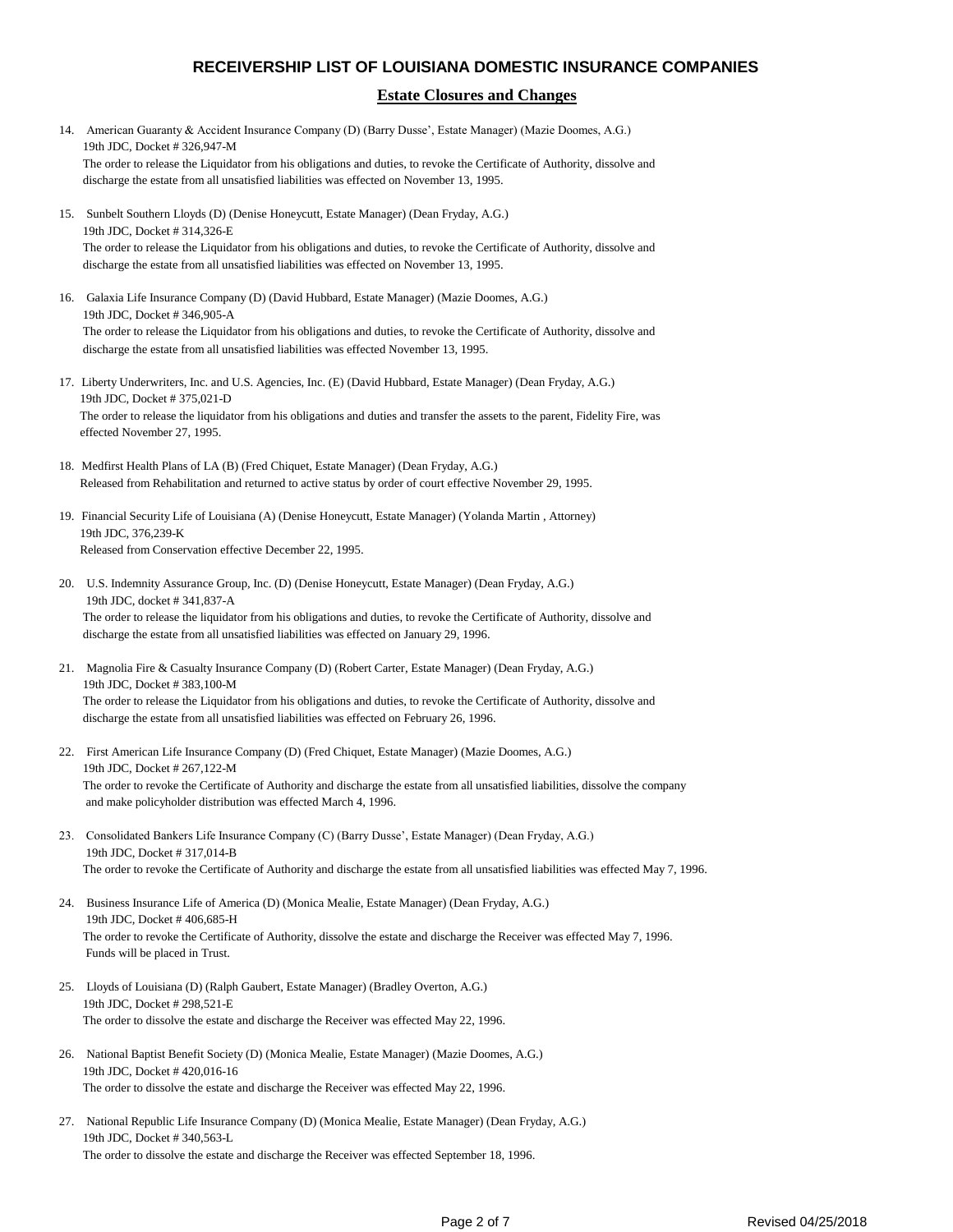#### **Estate Closures and Changes**

28. South Central Insurance Company (D) (Monica Mealie, Estate Manager) (Dean Fryday, A.G.) 19th JDC, Docket # 340,563-L The order to dissolve the estate and discharge the Receiver was effected 10/28/96. 29. American Capital Assurance Company (E) (Ralph Gaubert, Estate Manager) (Dean Fryday, A.G.) 19th JDC, Docket # 409-212-C The order to dissolve the estate and discharge the Receiver was effected 10/28/96. 30. Sunbelt Life Insurance Company (D) (David Hubbard, Estate Manager) (Dean Fryday, A.G.) 19th JDC, Docket # 371,217-D The order to dissolve the estate and discharge the Receiver was effected 11/18/96. 31. World Health Foundation Trust (D) (Monica Mealie, Estate Manager) (Mazie Doomes, A.G.) 19th JDC, Docket # 359,255-L The order to dissolve the estate and discharge the Receiver was effected 12/5/96. 32. Continental Service Life & Health (C) (Monica Mealie, Estate Manager) (Dean Fryday, A.G.) 19th JDC, Docket # 276,014-M The order to dissolve the estate and discharge the Receiver was effected 12/9/96. 33. Standard Benevolent & Burial Association (B) (Barry Dusse', Estate Manager) (Mazie Doomes, A.G.) 19th JDC, Docket # 344,299-E The company has been successfully rehabilitated and the Receiver released from all obligations and duties effective 12/16/96. 34. Mid American Casualty Company (D) (David Hubbard, Estate Manager) (Bradley Overton, A.G.) 19th JDC, Docket # 358,350-E The order to dissolve the estate and discharge the Receiver was effected 12/16/96. 35. First Columbia Life Insurance Company (D) (David Hubbard, Estate Manager) (Dean Fryday, A.G.) 19th JDC, Docket # 335,484-L The order to dissolve the estate and discharge the Receiver was effected 1/28/97. Re-opened by order of Court of Appeal First Circuit on 9/29/1998. The order to dissolve the estate and discharge the Receiver was effected 8/17/2005. 36. Hunts Golden State Life Insurance Company (D) (Monica Mealie, Estate Manager) (Mazie Doomes, A.G.) 19th JDC, Docket # 326,948-A The order to dissolve the estate and discharge the Receiver was effected 1/28/97. 37. Louisiana Underwriters Insurance Co. (C) (Monica Mealie, Estate Manager) (Mazie Doomes, A.G.) 19th JDC, Docket # 337,090-I The order to dissolve the estate and discharge the Receiver was effected 4/14/97 38. Summit Insurance Plan Trust (D) (David Hubbard, Estate Manager) 19th JDC, Docket # 354,758-G Closure by court order dated 6/16/97. 39. Louisiana Security Insurance Co. (D) (Barry Dusse', Estate Manager) 19th JDC, Docket # 396,366-C The closure of the liquidation proceeding ws concluded with court approval on 2/9/98. 40. American Surety & Fidelity Insurance Co. (D) (David Hubbard, Estate Manager) 19th JDC, Docket # 380,933-F The order to dissolve the estate and discharge the Receiver was effected 3/30/98. 41. Fidelity Fire & Casualty Insurance Co. (D) (David Hubbard, Estate Manager) 19th JDC, Docket # 370-097-I The order to dissolve the estate and discharge the Receiver was effected 7/20/98. 42. Life of the South (D) (Ralph Gaubert, Estate Manager) 19th JDC, Docket # 378,545-K The order to dissolve the estate and discharge the Receiver was effected 7/20/98.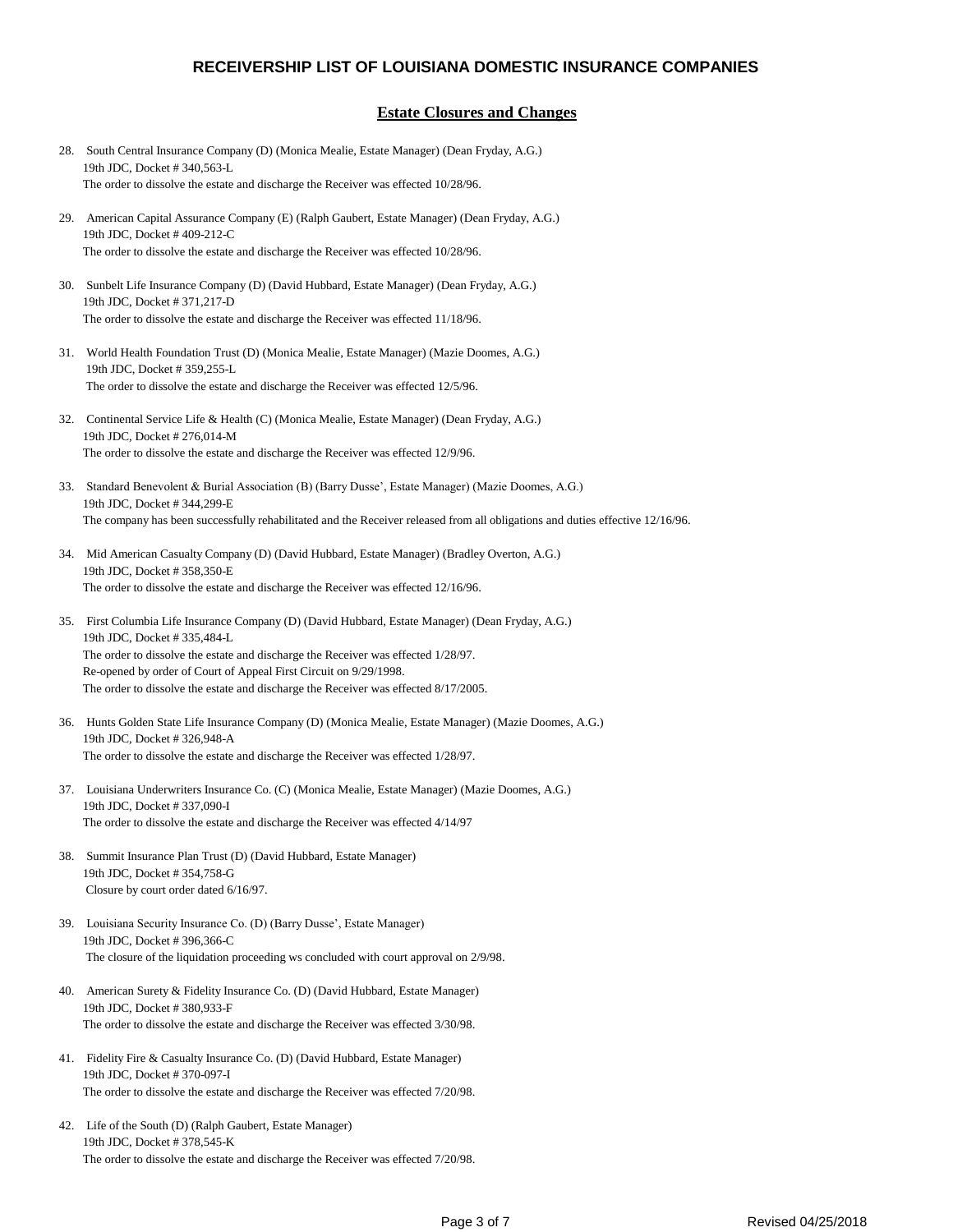#### **Estate Closures and Changes**

- 43. Mid America Assurance Co. of LA (D) (Ralph Gaubert, Estate Manager) 19th JDC, Docket # 329,594-I The order to dissolve the estate and discharge the Receiver was effected 8/3/98.
- 44. Dixie Lloyds (D) (Ralph Gaubert, Estate Manager) 19th JDC, Docket # 370,097-I The order to dissolve the estate and discharge the Receiver was effected 9/8/98.
- 45. Old Hickory Casualty Insurance Co. (D) (Cara Fisher, Estate Manager) 19th JDC, Docket # 372,243-F The order to dissolve the estate and discharge the Receiver was effected 10/26/98.
- 46. Sovereign Fire & Casualty Insurance Co. (D) (Barry Dusse, Estate Manager) 19th JDC, Docket # 369,624-J The order to dissolve the estate and discharge the Receiver was effected 10/26/98.
- 47. Anglo-American (D) (Cara Fisher, Estate Manager) 19th JDC, Docket # 337,939-I The order to dissolve the estate and discharge the Receiver was effected 11/6/98.
- 48. First Republic Life Insurance Co. (D) (Ralph Gaubert, Estate Manager) 19th JDC, Docket # 200,359-D The order to dissolve the estate and discharge the Receiver was effected 12/2/98.
- 49. Arist National (D) (Cara Fisher, Estate Manager) 19th JDC, Docket # 375,759-F The order to dissolve the estate and discharge the Receiver was effected 3/22/99.
- 50. New England International (D) (Cara Fisher, Estate Manager) 19th JDC, Docket # 342,555-G The order to dissolve the estate and discharge the Receiver was effected 3/22/99.
- 51. Fidelity Life Ins. Co. (D) (Cara Fisher, Estate Manager) 19th JDC, Docket # 379,313-A The order to dissolve the estate and discharge the Receiver was effected 5/17/99.
- 52. First Fidelity Life Ins. Co. (D) (Ralph Gaubert, Estate Manager) 19th JDC, Docket # 359,209-A The order to dissolve the estate and discharge the Receiver was effected 6/28/99.
- 53. Champion Ins. Co. (D) (Cara Fisher, Estate Manager) 19th JDC, Docket # 344,656-M The order to dissolve the estate and discharge the Receiver was effected 8/16/99.
- 54. Pelican State Mutual (D) (Cara Fisher, Estate Manager) 19th JDC, Docket # 383,099-A The order to dissolve the estate and discharge the Receiver was effected 9/13/99.
- 55. Presidential Fire (D) (Cara Fisher, Estate Manager) 19th JDC, Docket # 375,138-F The order to dissolve the estate and discharge the Receiver was effected 11/8/99.
- 56. Denta-Care (D) (Cara Fisher, Estate Manager) 19th JDC, Docket # 396,254-M The order to dissolve the estate and discharge the Receiver was effected 10/10/00.
- 57. Savings Life Insurance Co. (D) (Cara Fisher, Estate Manager) 19th JDC, Docket # 317,016-L The order to dissolve the estate and discharge the Receiver was effected 11/13/00.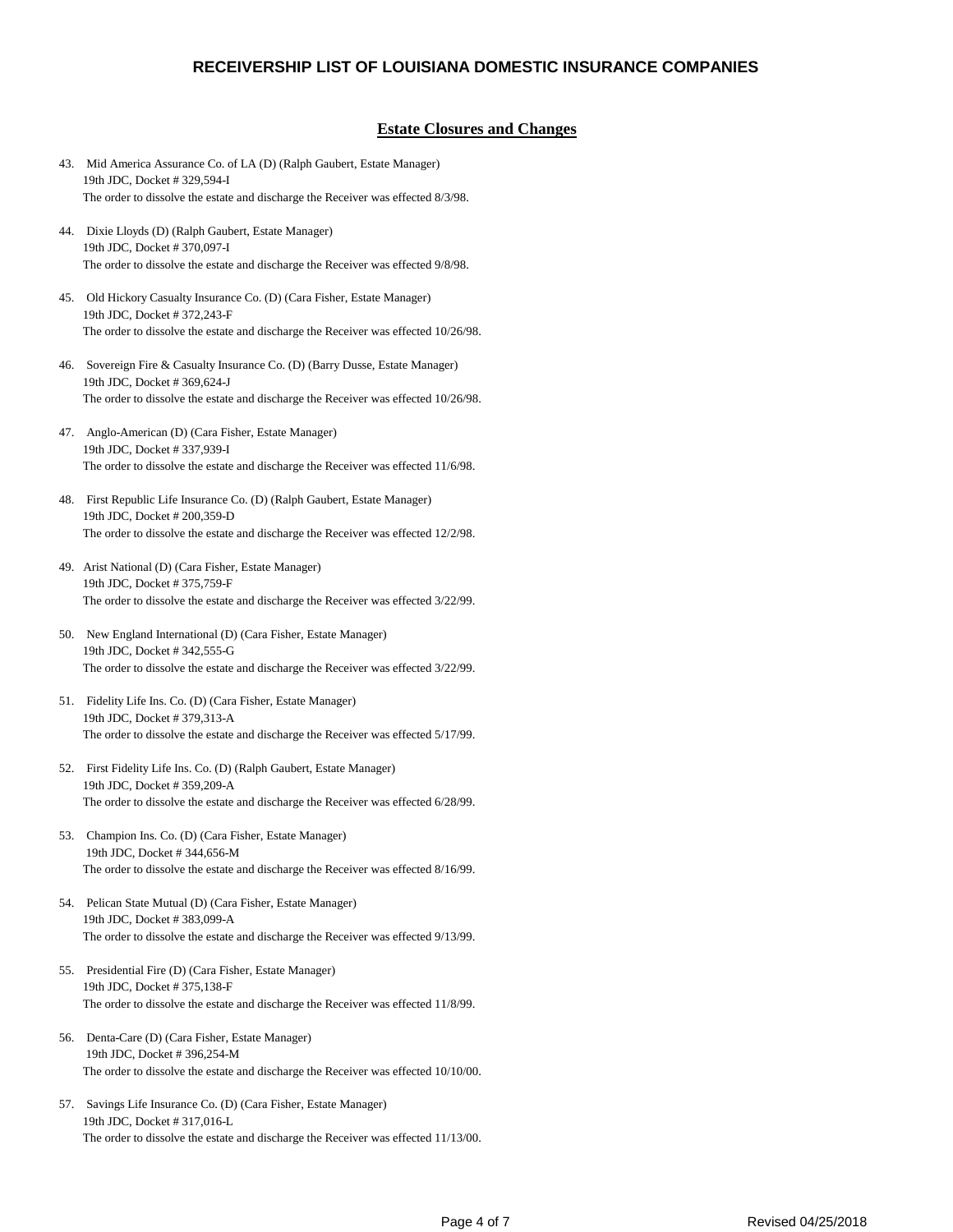#### **Estate Closures and Changes**

- 58. American Lloyds (D) (Cara Fisher, Estate Manager) 19th JDC, docket # 335,148-K The order to dissolve the estate and discharge the Receiver was effected 3/29/01. 59. Liberty Lloyd's (D) (Cara Fisher, Estate Manager) 19th JDC, Docket # 386,040 The order to dissolve the estate and discharge the Receiver was effected 10/1/01. 60. Colonial Lloyds (K) (Ralph Gaubert, Estate Manager) 19th JDC, Docket # 375,951-D The order to dissolve the estate and discharge the Receiver was effected 2/18/04 61. Alliance Casualty and Reinsurance Company (A) (Ralph Gaubert, Estate Manager) The order to dissolve the estate and discharge the Receiver was effected 9/20/04. 19th JDC, Docket # 375,561-A 62. Cascade Insurance Company (Cara Fisher, Estate Manager) 19th JDC, Docket # 389,997 The order to dissolve the estate and discharge the Receiver was effected 7/18/05. 63. Blooming Insurance Company (Ralph Gaubert, Estate Manager) 19th JDC, D The order to dissolve the estate and discharge the Receiver was effected 9/27/05. 64. National Affiliated Investors Life Insurance Company (Ralph Gaubert, Estate Manager) 9th JDC, Docket # 193,644-D The order to dissolve the estate and discharge the Receiver was effected 7/10/06. 65. North American Indemnity Company (Ralph Gaubert, Estate Manager) 19th JDC, Docket # 375,344-D The order to dissolve the estate and discharge the Receiver was effected 12/09/06. 66. Superior Life Insuranc Company - (Ralph Gaubert, Estate Manager) 19th JDC, Docket # 340,304-E The order to dissolve the estate and discharge the Receiver was effected on 03/31/08. 67. Savant Insurance Company - (Cara Fisher, Estate Manager) 19th JDC, Docket # 477,595 Div. A The order to dissolve the estate and discharge the Receiver was effected on 04/07/08. 68. Lloyds Assurance of Louisiana - (Cara Fisher, Estate Manager) 19th JDC , Docket #401,897 Div. I The order to dissolve the estate and discharge the Receiver was effected on 2/5/2007, and upheld by the 1st Circuit on 4/9/2008. 69. Midwest Life Insurance Company - (Cara Fisher, Estate Manager) 19th JDC, Docket #368,127 Div. M The order to dissolve the estate and discharge the Receiver was effected on 6/24/08. 70. Independence Life Insurance Company- (Ralph Gaubert, Estate Manager) 19th JDC, Docket #354,768 Div. E The order to dissolve the estate and discharge the Receiver was effected on 7/17/08. 71. Public Investor's Life Insurance Company- (Cara Fisher, Estate Manager) 19th JDC, Docket #367,197 Div. I The order to dissolve the estate and discharge the Receiver was effected on 03/23/09.
- 72. The Oath for Louisiana, Inc. (Sheri Weinar, Estate Manager) 19th JDC, Docket #494,218 Div. F The order to dissolve the estate and discharge the Receiver was effected on 4/27/09.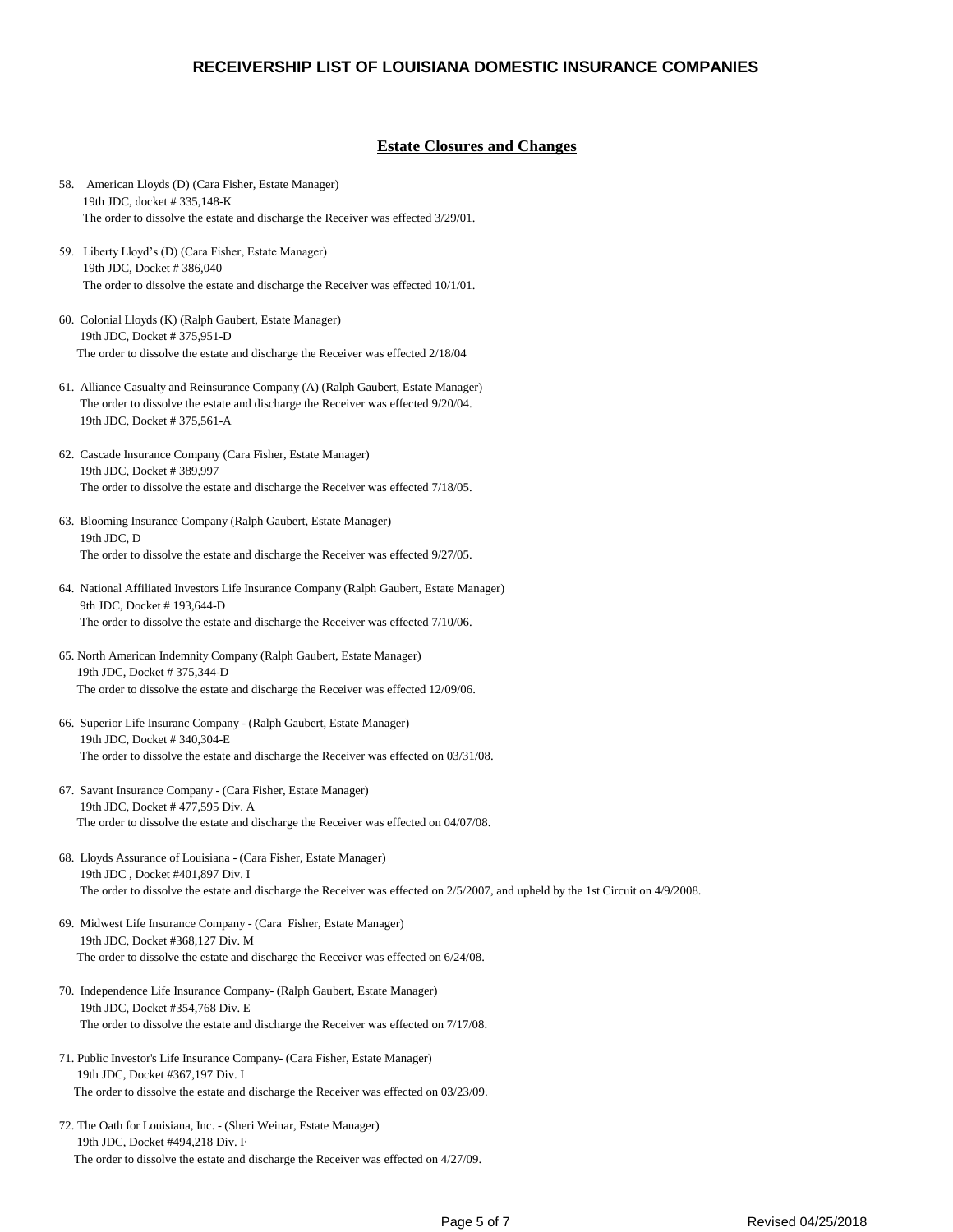73. Gulf Coast Casualty Ins. Co. - (Ralph Gaubert, Estate Manager) 19th JDC, Docket #390,375 Div. F The order to dissolve the estate and discharge the Receiver was effected on 8/19/09.

#### **Estate Closures and Changes**

- 74. United Agents Ins. Company of Louisiana 19th JDC, Docket #489,702 Div. D The order to dissolve the estate and discharge the Receiver was effected on 9/23/09.
- 75. CAR Insurance Company f/k/a Automotive Casualty Ins. Company 19th JDC, Docket #384,804-K The order to dissolve the estate and discharge the Receiver was effected on 4/27/2010, followed by an amended judgment on 5/11/2010.
- 76. Physicians National Risk Retention Group (PNRRG) 19th JDC, Docket #364,607-K The order to dissolve the estate and discharge the Receiver was effected on 9/09/2010.
- 77. American National Agents Insurance Group (ANA) 19th JDC, Docket #388,758-D The order to dissolve the estate and discharge the Receiver was effected on 7/20/2011.
- 78. Acadian Life Insurance Company (ALIC) 19th JDC, Docket #523,979-Section23 The order to dissolve the estate and discharge the Receiver was effected on 12/12/2011.
- 79. Benton Life Insurance Company 19th JDC, Docket #532,879-L The order to dissolve the estate and discharge the Receiver was effected on 01/14/2013.
- 80. Escudé Life Insurance Company 19th JDC, Docket #576,792-D The order to dissolve the estate and discharge the Receiver was effected on 06/30/14.
- 81. Patterson Insurance Company 19th JDC, Docket #501,867 Sec. 25 The order to dissolve the estate and discharge the Receiver was effective on 12/08/15.
- 82. AmCare Health Plans of Louisiana 19th JDC, Docket #499,737 Sec. D The order to dissolve the estate and discharge the Receiver was effective on 01/30/17.
- 83. Mothe Life Insurance Company and DLE Life Insurance Company 19th JDC, Docket #633,396 *Released from Rehabilitation* March 18, 2016 The companies were purchased by Southland National Insurance Company (504) 398-0777 or (800) 277-8762
- 84. Gertrude Geddes Willis Life Insurance Company 19th JDC, Docket #625,219 The order to dissolve the estate and discharge the Receiver was effective on 02/06/18. Book of Business Assumed by Majestic Life Insurance Company (504) 827-0705.

### **CLOSED FOREIGN INSURANCE COMPANIES**

1. Bonneville Insurance Company (Oregon – Foreign Insurer) was released from Ancillary Rehabilitation by an Order of the Court effective Jan. 15, 1997.

- 2. Andrew Jackson Casualty Insurance Company (Mississippi Foreign Insurer) was released from ancillary proceedings by an Order of the Court effective March 2, 1998. 3. American Trust Insurance Co., Ltd. (Foreign Insurer) was released from ancillary proceedings by an Order of the Court effective June 15, 1998.
- 4. Andrew Jackson General Insurance Co. (Mississippi Foreign Insurer) was released from ancillary proceedings by an order of the Court effective June 14, 1999.
- 5. Andrew Jackson Life Insurance Co. (Mississippi Foreign Insurer) was released from ancillary proceedings by an order of the Court effective August 2, 1999.
- 6. United Community Insurance Company (New York Foreign Insurer) was released from ancillary proceedings by an order of the Court effective October 10, 2000.
- 7. Imperial Insurance Company was released from ancillary proceedings by an order of the Court effective February 25, 2004.